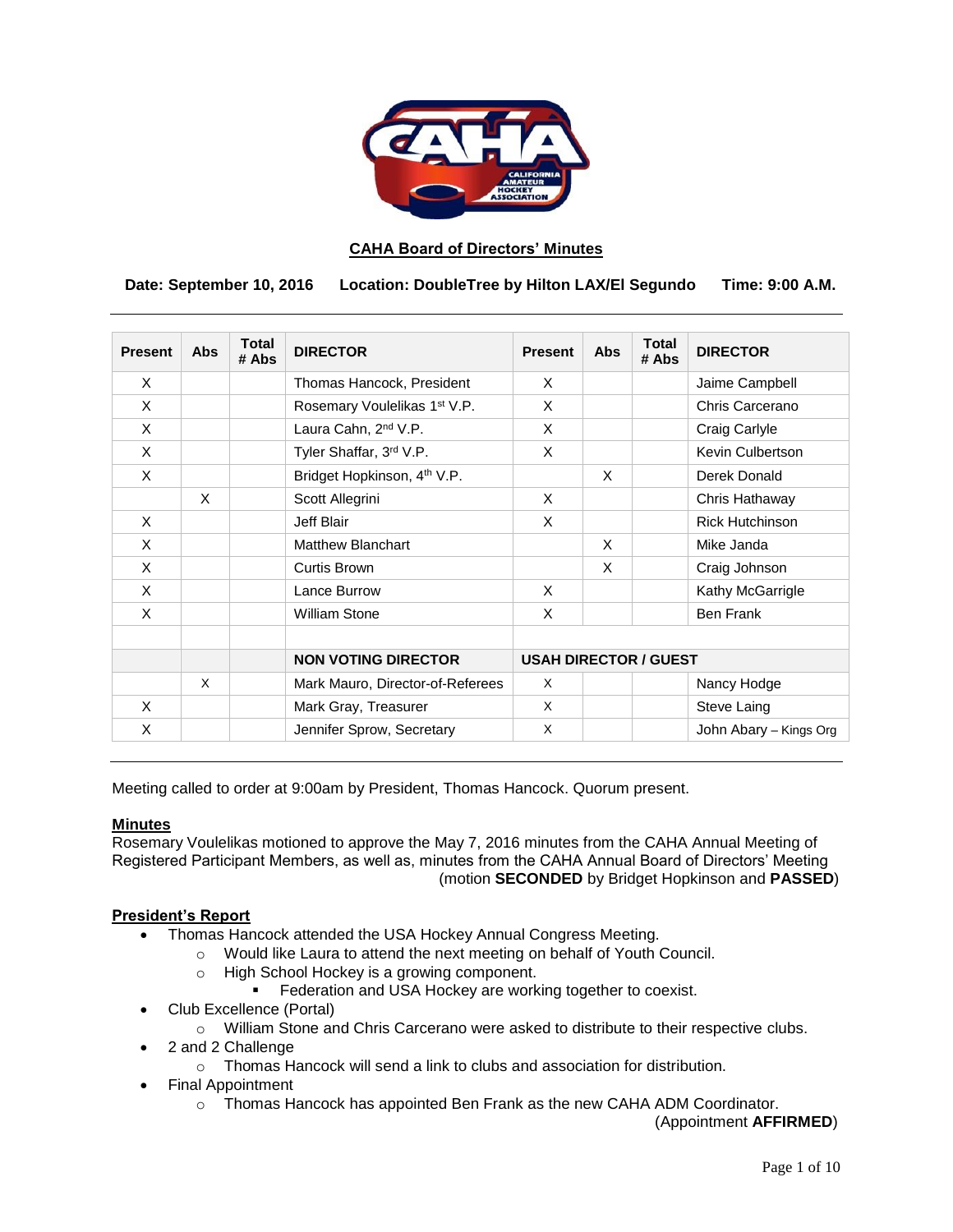- Nancy Hodge was recognized in the September issue of the USA Hockey Magazine as the USA Hockey Liberty Mutual Volunteer of the Month
	- o Congratulations and thank you for all your hard work Nancy.

### **Financial Report**

Mark Gray distributed and reviewed the June 30, 2016 Statement of Financial Position

- Total assets \$532,786.23
	- Wells Fargo Thomas Hancock is now officially a signer on this account.
		- o 3 Signers Mark Gray, Steve Laing, Thomas Hancock
	- 150,000 Platinum Savings account opened to segregate funds in order to protect assets. o 2 Signers – Mark Gray and Thomas Hancock
		- USA Hockey Foundation Investment Account Agreement signed and notarized.
			- o 3 Signers Mark Gray, Thomas Hancock and Rosemary Voulelikas

*5/20-22/17 Email Vote* - Wells Fargo's CD rates were not competitive with One West Bank vote to stay with One West Bank.

Based upon the votes cast a majority voted to approve vacating the prior vote relocating the CD funds to Wells Fargo. Accordingly the CD will automatically renew with One West Bank and matures on 5/20/17 at .906 percent.

Mark Gray distributed and reviewed the May-June, 2016 Statement of Activity

- YTD Total Revenue \$854,198.73
	- o Main source for the last two months was the Block Grant
- Total Expenditures \$816,052.14
- Net Revenue \$38,146.59

Mark Gray distributed and reviewed the Fiscal Year 2016 Budget vs. Actuals

- Budget variance
- Expenditures exceeded our revenues by \$18,896.59

Mark Gray distributed and reviewed the August 31, 2016 Statement of Financial Position

Total assets \$552,697.89

Mark Gray distributed and reviewed the July-August, 2016 Statement of Activity

- YTD Total Revenue \$63,609.00
- Total Expenditures \$20,231.34
- Net Revenue \$43,377,66

Mark Gray distributed and reviewed the Fiscal Year 2017 Budget vs. Actuals

Comparing the annual budget to the actual budget for the period

Mark Gray (Steve Laing) distributed and reviewed the Proposed Budget for the Fiscal Year 2017

- Driven on past history
- Last three budgets were factors in preparing the 2017 proposed budget
	- o Players, number of teams
		- o \$365,000 Tier II Weekends
	- o Housekeeping cleaned up headings
	- $\circ$  Block Grant a fluid document that can be reevaluated and funds redirected
		- Expenditures/funding for ADM and Goaltending program come out of the Block Grant instead of General Fund
		- Submitted and approved in May 2016
			- 8 programs
				- o High School Programs
				- o Adult State Tournaments-Disabled
				- o League Programs
				- o Concussion/Head Injury Awareness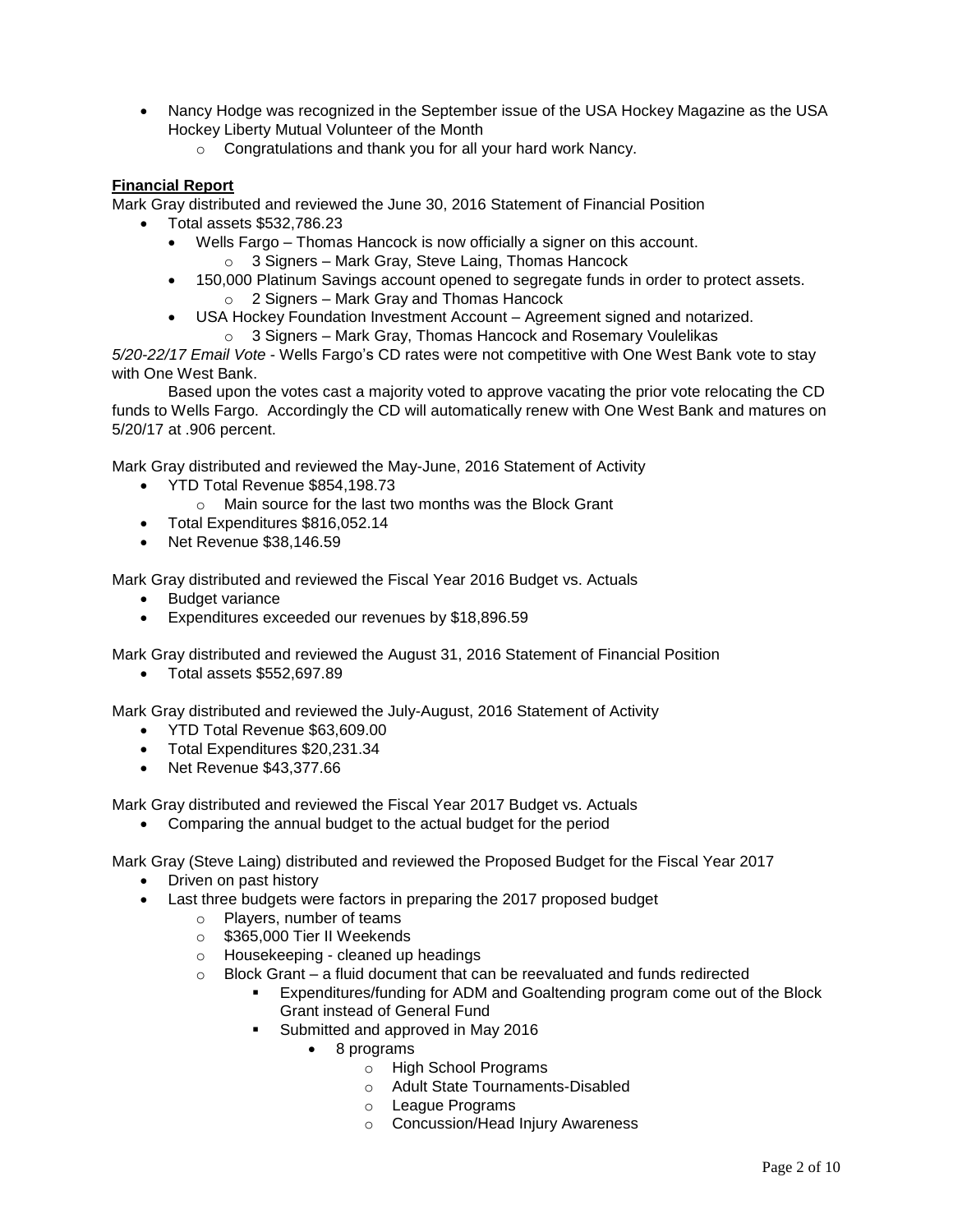- o National District meetings and events
- o Training
- o Tier/High School Manager
- o Registrars and SafeSport
- Discussion Curtis Brown asked for clarity on training our coaches and if CAHA should get more involved with training them.
	- o There are funds allocated through the Block Grant that can be used
	- o Ben Frank will look into it and prepare a plan to present to the board

Kevin Culbertson motioned to approve the 2017 Budget as proposed by Mark Gray (motion **SECONDED** by Lance Burrow and **PASSED**)

Rosemary Voulelikas motioned to approve the financial reports presented by Mark Gray (motion **SECONDED** by Chris Hathaway and **PASSED**)

Mark Gray stated that Tax Returns are due November 15, 2016

- Finance committee will approve tax form 990, however, it will be sent to the whole board for questions/feedback (Identified as a Best Practice by Lance Burrow)
	- o Mark Gray will draft a proposed formal policy and Lance Burrow will review it
		- Will be distributed for approval along with the return for approval

#### **Member Services**

Jaime Campbell shared that we currently have 85 paying members in our membership.

- That is the same number as reported in May.
- 64% have already paid with the deadline being September 30<sup>th</sup>.
- No new members have inquired/applied for membership at this time.

### **SafeSport**

Lance Burrow attended the Annual Meeting in Colorado Springs on behalf of the SafeSport Committee.

- We have the same problems and many of the same solutions in California, that they have everywhere else.
- We are lucky that we are not seeing a lot of real serious issues.
- We have had a couple of issues with Co-ed locker rooms
	- o If you don't have your own Co-ed locker room policy, at minimum you should adopt the USA Hockey model policy as written.
	- $\circ$  Kathy McGarrigle suggested that a reminder be sent out to all clubs regarding Co-ed locker rooms.
		- Tom Hancock asked Lance Burrow to draft up a point of emphasis letter citing USA Hockey recommendations and we will distribute that to all the organizations in the entire state. That way everyone will have the same information.
	- $\circ$  Clubs should notify Lance Burrow if they visit any facility that has issues with respect to Co-ed locker rooms.
- SafeSport Coordinators
	- o NORCAL Jaime Campbell
	- o SCAHA Chris Carcerano
- United States Olympic Committee
	- o Is scheduled to begin reviewing serious cases in January 2017
	- o Resource available for investigations
	- o Multiple sports
	- o Nationwide

### **Screening**

Jaime Campbell informed the board that we currently have 3,836 screened volunteers in CAHA.

- Reminder that the 2 year screening is not a rolling calendar screening
	- $\circ$  The date resets on June 1<sup>st</sup> every year regardless of when you were screened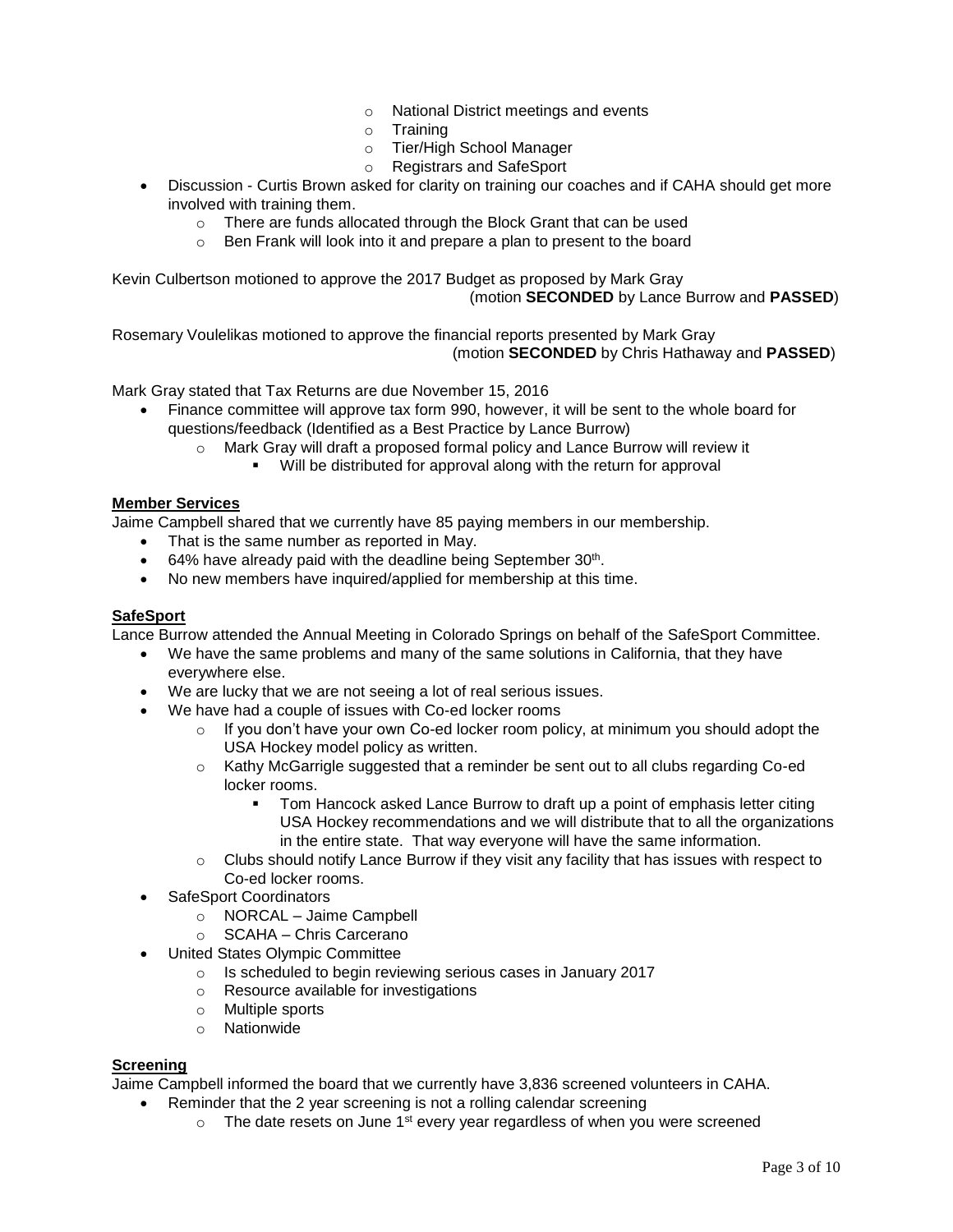## **Dispute Resolutions & Penalty Review**

Rosemary Voulelikas reported that in:

- May 5 players and 2 coaches suspended with match penalties and 1 player and coach suspended with double matches
- June 4 Adults suspended with matches
- July 4 Adults suspended with matches
- August 3 Adults suspended with matches

Rosemary Voulelikas asked if we should monitor spring in-house high school penalties and how would we report it since this is after the regular season.

 Bridget Hopkinson suggested that we continue to post them on the CAHA suspension list, as that is the only way we will know, should the players play the following season.

Rosemary Voulelikas has been holding cluster hearings (reviewing a number of penalties at the same time).

- Meetings were held:
	- o May 28th
	- $\circ$  June 18<sup>th</sup>
	- $\circ$  August  $6<sup>th</sup>$
- Disciplinary Committee Members
	- o Rick Hutchinson
	- o Chris Hathaway
	- o Bridget Hopkinson
	- o Nancy Hodge
	- o Scott Allegrini
	- o Kevin Culbertson
	- o Jennifer Sprow

### **Director Disclosure Documents / Fiduciary Duties of Directors**

Closed Session – all guests asked to wait outside the room

### **Youth Council**

Laura Cahn provided the board with an update on appeals from August and September:

- Wildcats Girls 2 year player up Denied
- $\bullet$  Heat 2 year player up Denied
- $\bullet$  San Jose Girls 2 year player up Previously has played up Approved
- Wildcats Girls 19U 1 player PDR request Approved

Laura Cahn stated Youth Council has review the information available to us for the Tier II teams, specifically the Pee Wee and Bantam performance (16 & 18 AA performance not reviewed as there is nowhere to move them).

- A couple of teams voluntarily moved down
- Youth Council asked SCAHA to review the performance of 2-3 bottom end teams o Report findings back to Youth Council by September 25.
- NORCAL has a few teams that still have not played any games
	- o Youth Council asked them to schedule games for those teams
		- Report finding back to Youth Council by September 25.
- Youth Council is focused on the competitiveness of the Tier levels

Youth Council will let SCAHA (Pee Wee, Bantam and 16's) teams know who is traveling in October for the first CAHA Weekend to the north, shortly after September 15<sup>th</sup>.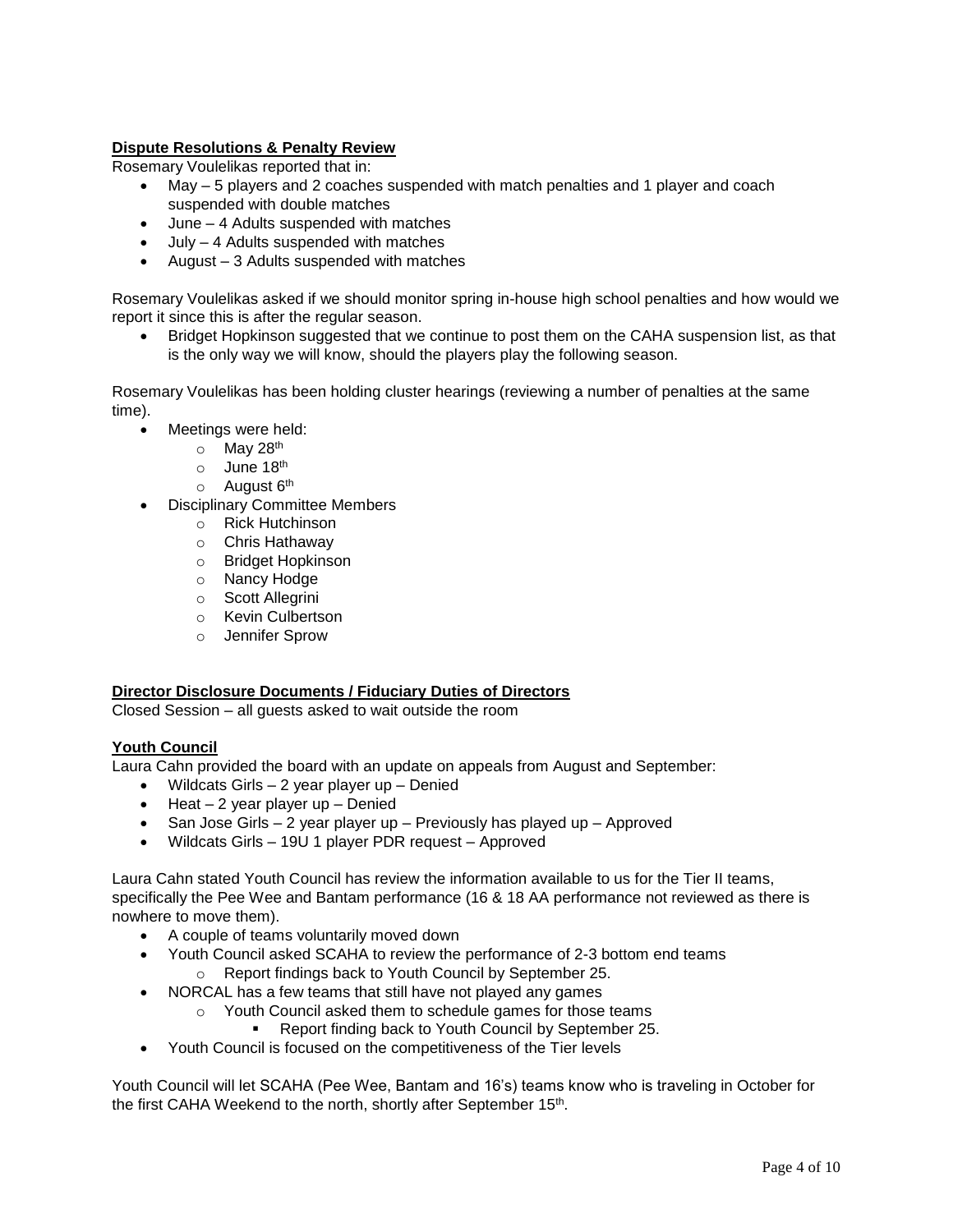If SCAHA or NORCAL report back to Youth Council that there is a team that they feel does not belong in the AA division, Youth Council will review it and bring it to the Board. Youth Council is not empowered to be the sole decision maker on teams dropping.

**Trophies** 

- There are 974 medals left (in 2015-2016 we used 1000 medals)
	- o They will be used for A/B/BB
		- o A new design will be used for Tier
			- Designs will be emailed to board and a prototype will be brought to the November meeting.
		- o There was a discussion to explore a change to plates
			- What is the cost difference?
				- Laura Cahn will research and get back to the Board.

Tier Manager's Meetings

- Meetings went very well this year. Extremely important that information is disseminated to the managers and they are knowledgeable, as the consequences of not following proper procedures could be detrimental to those teams.
	- o Tier/National Bound High School/National Bound Girls

Rules Meeting

- First rules committee meeting will be held November 5 & 6, 2016.
	- o Location TBA
		- Vada and Nancy will join
	- o Rule change suggestions will be presented to the board at the January meeting Rules will be voted on for implementation the following year
	- o Tier I applications need to be redone
		- Kevin Culbertson and Rosemary Voulelikas will redo the application
			- Will be approved at the November meeting and distributed to the clubs
				- o Teams will be approved at the January meeting
- Steve Laing added that this is a playing rule change year.
	- o Completed forms must be submitted to Kim Folsom at USA Hockey by November 1st
		- Suggestions will be reviewed at the USA Hockey Winter Meeting in January.
		- New rules will go into effect for the 2017-18 through the 2020-21 season.

Laura Cahn distributed 2017 State Playdown & Playoff Bids

- Youth Council recommendations
	- o Tier I State Finals, February 3-5, 2017 in Lakewood
	- (Laura Cahn motioned; **SECONDED** by Kevin Culbertson and **PASSED**) o Tier II State Finals, March 17-19, 2017 in Escondido
	- (Rosemary Voulelikas motioned; **SECONDED** by Chris Hathaway and **PASSED**) o A/B/BB State Finals, March 31-April 2, 2017 in San Jose
	- (Rosemary Voulelikas motioned; **SECONDED** by Bridget Hopkinson and **PASSED**) o High School State Finals, March 3-5, 2017 at Anaheim Ice
		- - **Final must be on Sunday, per CAHA rules, and preferably on the NHL rink** 
				- (Laura Cahn motioned; **SECONDED** by Kevin Culbertson and **PASSED**)
	- o Tier II Playdowns, February 24-26, 2017
		- **16's and 18's in Vacaville**
		- **12's and 14's in Escondido**

Bridget Hopkinson motioned; **SECONDED** by Chris Hathaway and **PASSED**)

Assistance is needed at all of these weekend events

Feedback received on new format

- Has been very negative SCAHA teams are very upset with the new format on CAHA Weekends
	- o SCAHA Tier II teams are losing 15+ games due to new format
		- Paid less, traveled less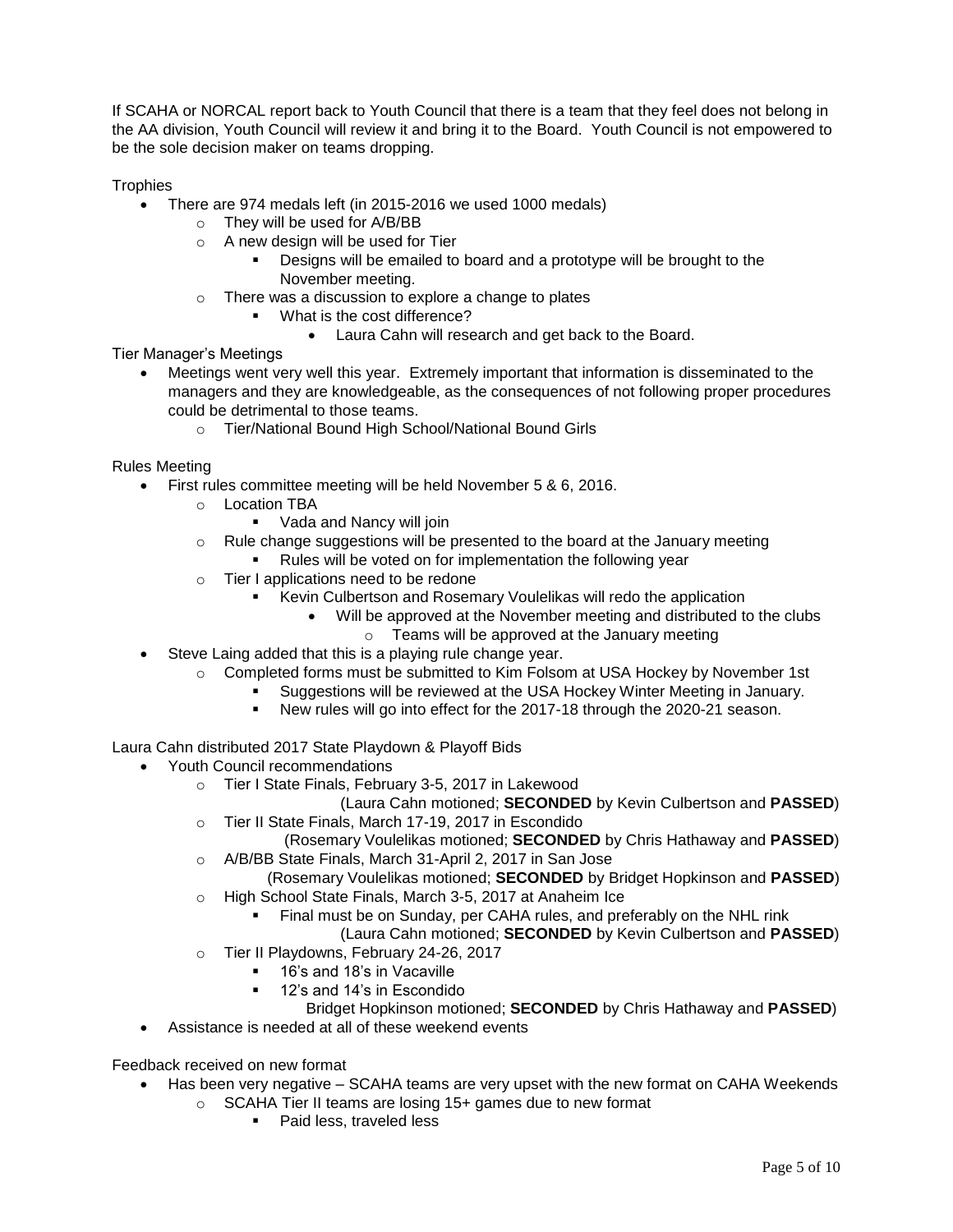- Coaches, managers and parents are the ones complaining
	- o Ducks and Wildcats Club Administrators think the new format is good
- o Get through this year the best we can
	- Send Laura Cahn feedback after the end of the season
	- Format will be discussed at the January meeting
- o Not a lot changes for NORCAL

Kevin Culbertson Tier I / II Commissioner

- Since the Tier I program awards in January 2016 there have been some changes versus what was originally approved by the board
	- $\circ$  14U Bantam Minor; Kings granted an elevation to the 14U Major division
	- o 14U Bantam Majors; Sharks and Wave Opted Out
	- o 15U Sharks Opted Out
	- o 18U Wave Opted Out
- Commissioner administrative fees are due on the 15<sup>th</sup>
	- $\circ$  Kevin Culbertson requested Rosemary Voulelikas' help as he is missing/or has not heard from:
		- **Bellarmine**
		- Tahoe Academy
		- West Valley Ranch
- Movement and reduction in both Tier I / II levels
	- o Tier I teams last year 29; this year 27
	- $\circ$  Tier II teams last year 70+; this year 63
- Not worried about Tier I game scheduling as it is coming along

Rosemary Voulelikas High School Commissioner

- Preliminarily has 6 teams
	- $\circ$  Bellarmine Missing roster (Chris Hathaway provided to Rosemary during meeting)
	- o Orange Lutheran Roster received
	- o Santa Margarita Roster received
	- o West Ranch Roster received
	- $\circ$  Tahoe Academy Missing roster (Submitted to Vada during meeting)
	- $\circ$  J Serra Missing roster (Nancy Hodge provided to Rosemary during meeting)
- Declaration packet/checks are due to Rosemary Voulelikas by September 15<sup>th</sup>, 2016
	- o No one has officially declared in writing Nationally Bound (verbal only)
- CAHA Games are required to be on CAHA Scoresheets
- Rosemary Voulelikas never received the playing rules
	- o Requested to see the official playing rules as amended

Bridget Hopkinson Girls/Women's Commissioner

- Waiting on the district to send out the Girls/Women's declaration forms so she can get them out
	- o Current National Bound teams
		- 14 AA Jr. Sharks Girls, Lady Ducks 1 and Lady Ducks 2
		- 14 AAA Lady Ducks
		- <sup>1</sup> 16 AA Jr. Sharks Girls, Lady Ducks
		- **16 AAA Lady Ducks**
		- 19 AA Jr. Sharks Girls, Lady Ducks, Wildcats
		- 19 AAA California Wave Girls
		- Women's teams have not declared yet
- Announced that Annie Pankowski (former Lady Duck) was selected as the Captain of the U22 Women's National Select Team and Cayla Barnes (former Jr. Duck and Lady Duck) was selected as the Captain of the U18 Women's National Select Team.
	- o Kathy McGarrigle also added that Dominique Petrie (Jr. Duck) made the U18 Select Team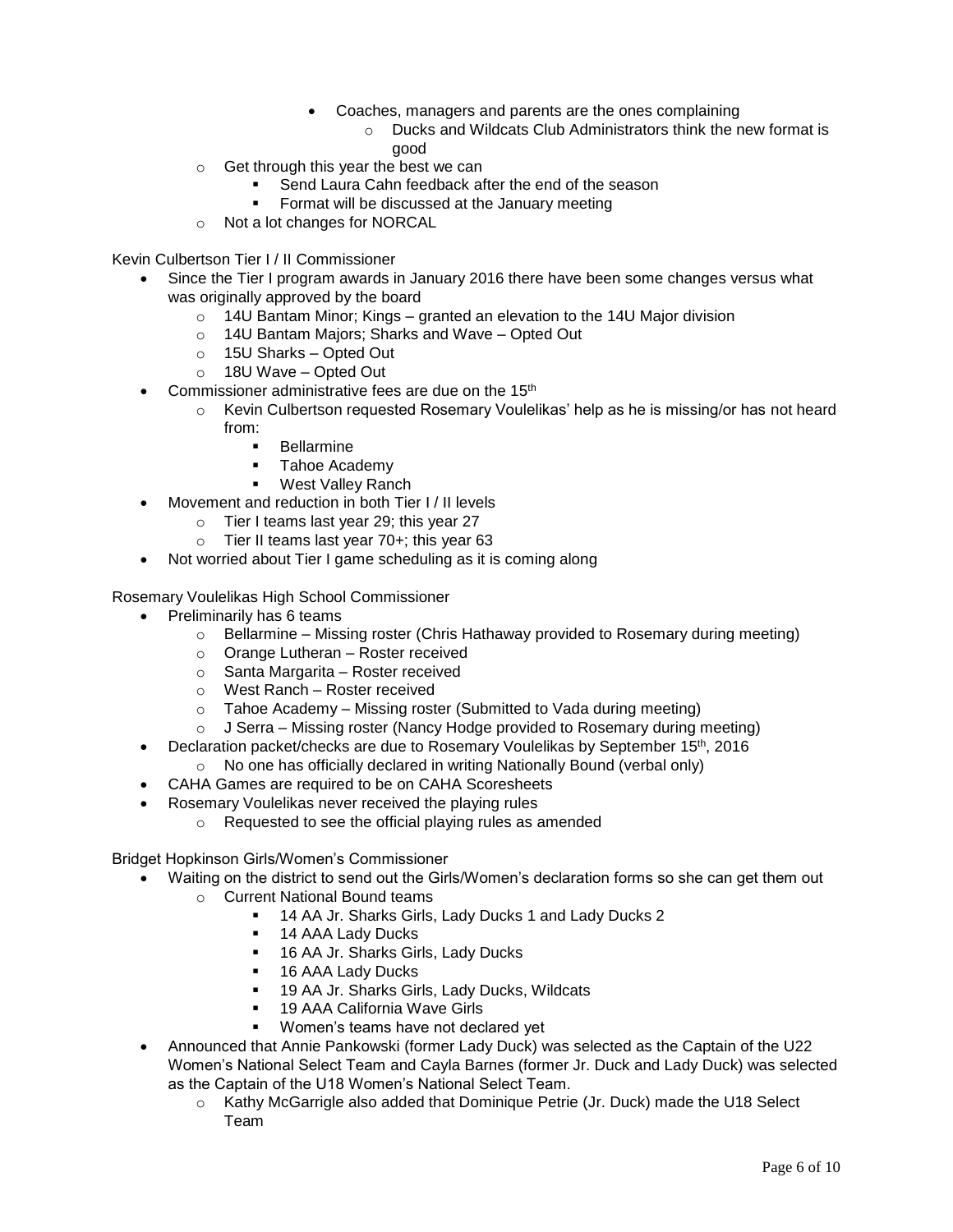# **Pacific District / USA Hockey**

Steve Laing shared that the district is going to start moving around their meetings to meet the needs of the affiliates.

- Upcoming meeting dates:
	- o San Diego October 22<sup>nd</sup>
	- $\circ$  Las Vegas Feb. 11<sup>th</sup> (501 Status)
	- $\circ$  Seattle May 20<sup>th</sup>
- District Tournaments
	- $\circ$  Santa Barbara Feb. 24-26<sup>th</sup> Women's
	- o Anaheim March 2-5<sup>th</sup> All Girls
	- o March 9-12<sup>th</sup> Tier I Youth
		- Anchorage  $-14$ 's and 18's
			- 18's have gone to 20 minute periods with ice cuts between every period
			- Las Vegas 15's and 16's
				- 15's Birth year
	- $\circ$  Columbus April 30-May 3<sup>rd</sup> High School Nationals
	- $\circ$  Where April 5-10<sup>th</sup> Youth Nationals
	- Where April 6-9<sup>th</sup> Women's Nationals
	- $\circ$  Pittsburg April 20-24<sup>th</sup> High School Showcase
	- San Jose May 4-7<sup>th</sup> District Youth Camp
- Declarations are out for the Girl's/Women's Bridget has not received. Steve will forward to her.
- As of August  $29^{th}$ , USA Hockey adopted .54 cents per mile (consistent with IRS Standards) as mileage reimbursement for Director's
- Steve Laing added that this is a playing rule change year.
	- $\circ$  Completed forms must be submitted to Kim Folsom at USA Hockey by November 1st
		- Suggestions will be reviewed at the USA Hockey Winter Meeting in January.
			- New rules will go into effect for the 2017-18 through the 2020-21 season.
- Steve Laing's new responsibilities:
	- o Player Development
	- o Girl's/Women's Program
	- o Tournaments for the District
	- o USA Hockey SafeSport High School Section
	- o Legal Council
	- o National Tournament Director

Jaime Campbell shared information on the upcoming "Team Up Speak Up" Concussion Awareness Day

- Information was sent via email to the Leagues and Directors from Thomas Hancock.
	- o An Independent Non Profit called the Concussion Legacy Foundation is hosting a "Team Up Speak Up" Day on September 13th, 2016
		- USA Hockey is in support of this program and asked CAHA to distribute and promote this information to the best of their ability.
			- Limited information has just been made available
			- A guide and sample pictures/videos are available on how to participate in the program
				- o Dates have been extended through September 15th, 2016
				- o Contest and prizes for teams who participate
					- Kings and Sharks donated game tickets for the winners
					- USA Hockey and the Concussion Legacy Foundation both are sending a teams worth of t-shirts for prizes.
				- o Videos will be shared with the Concussion Committee and the best of the best with the Board
					- We will make a big deal out of recognizing the winners and the fact that they took it seriously and did a great job educating the players.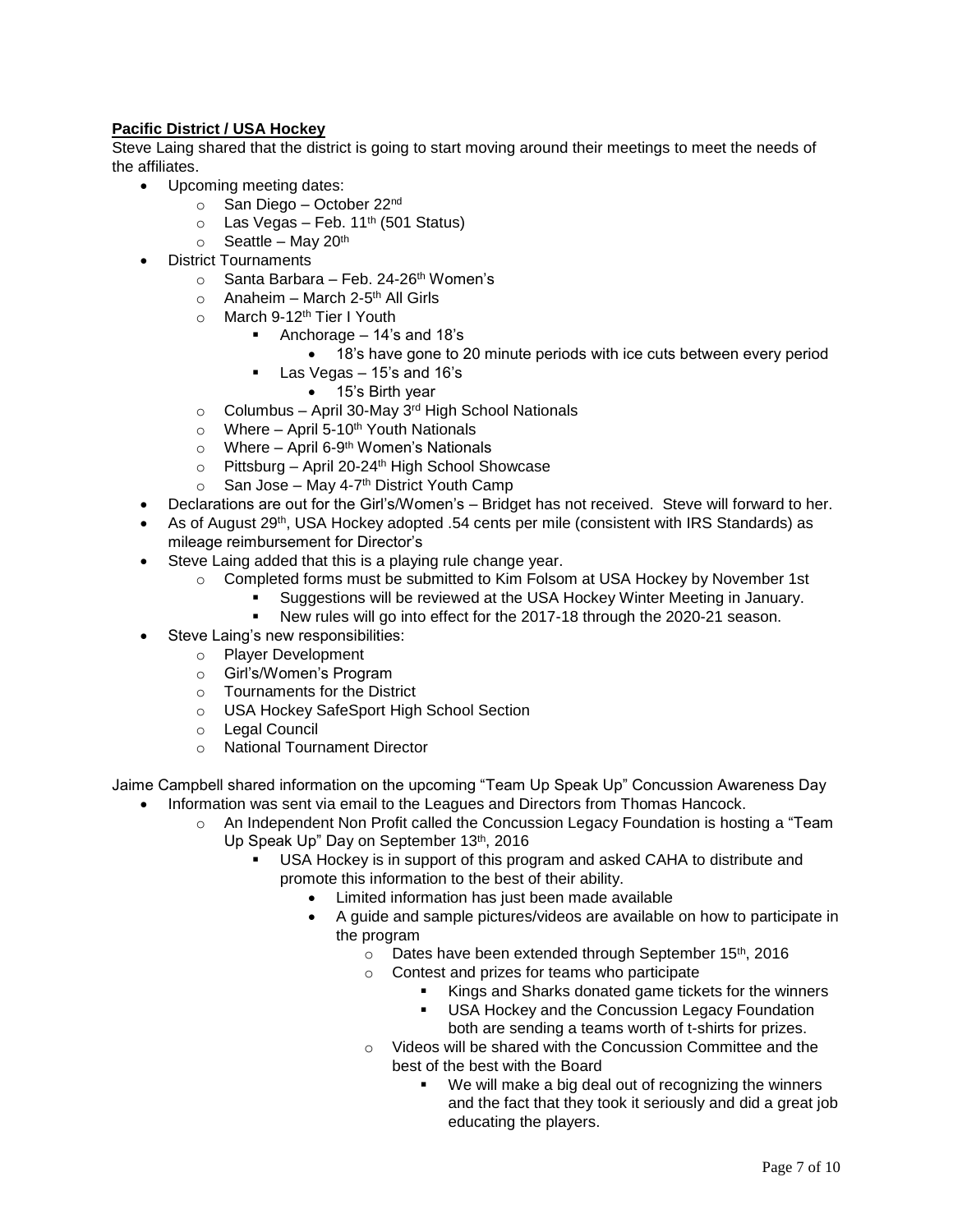# **Cupertino Cougars "Player Up" Appeal**

Second year (actually 3<sup>rd</sup> year) Mite "Player Up" request to Squirt.

As a last year mite CAHA allows for a player to play on a squirt team, however NORCAL requires GM approval for last year mites to play up if a club has a mite team. In the event the club does not have a mite team then the play up is automatic. Chris Hathaway followed the proper protocol for NORCAL and received both verbal and written approval from GM John Hamer. Hamer later stated he was rescinding the approval because another NORCAL club had just requested that 3 mite players be allowed to play on their squirt team, which the NORCAL Board denied. Even though he had granted Chris Hathaway verbal (over two months prior) and written approval.

Kevin Culbertson motioned to approve the Cougars Mite player up to Squirt request.

 (motion **SECONDED** by Bridget Hopkinson and **PASSED**) 14 voted to approve / William Stone - Abstained

### **Old Business**

Thomas Hancock requested approval for the renewal of the CAHA Rubber Magazine ads.

- ½ page ad in every issue (10 issues) for \$3000
	- (Chris Carcerano motioned; **SECONDED** by Rich Hutchinson and **PASSED**)
- Chris Hathaway is the Rubber Magazine liaison who works directly with the magazine to get CAHA articles submitted for print.
	- o Board members should make suggestions
		- **Mite Player Up**
		- Concussion Protocols "Team Up Speak Up"... Teammates Watching Out for Each Other
		- Youth Teams with Girls... How to Approach it
		- Locker Room Policies
			- Kathy McGarrigle volunteered to help write the articles
	- $\circ$  Thomas Hancock called for a vote on Chris Hathaway's continued appointment as the Rubber Magazine liaison.

(Appointment **AFFIRMED**)

### **New Business**

Craig Johnson sent in a proposal for CAHA to provide 2 sets of "Quick Change" goalie equipment for each registered affiliate member club of SCAHA and NORCAL.

- Equipment can be ordered from Total Hockey for \$189.99 per set
	- o Rosemary Voulelikas motioned that CAHA provide 2 sets of "Quick Change" goalie equipment (Pads, Chest Protector and Bag) for each member club (NORCAL has 13 clubs / SCAHA has 20 clubs)

(motion **SECONDED** by Bridget Hopkinson and **PASSED**)

- $\circ$  Steve Laing added that Total Hockey is currently in Chapter 11 Bankruptcy. They are reorganizing, however still operating, producing and delivering.
	- Thomas Hancock will contact Ken Martel at USA Hockey and ask for a determination to confirm whether or not we are advised to order based on the status of the company.
	- Funds to cover the "Quick Change" goalie equipment will be taken from the Block Grant.
- $\circ$  Clubs that previously ordered the "Quick Change" goalie equipment can get 2 more sets or submit their invoice to Ben Frank for reimbursement.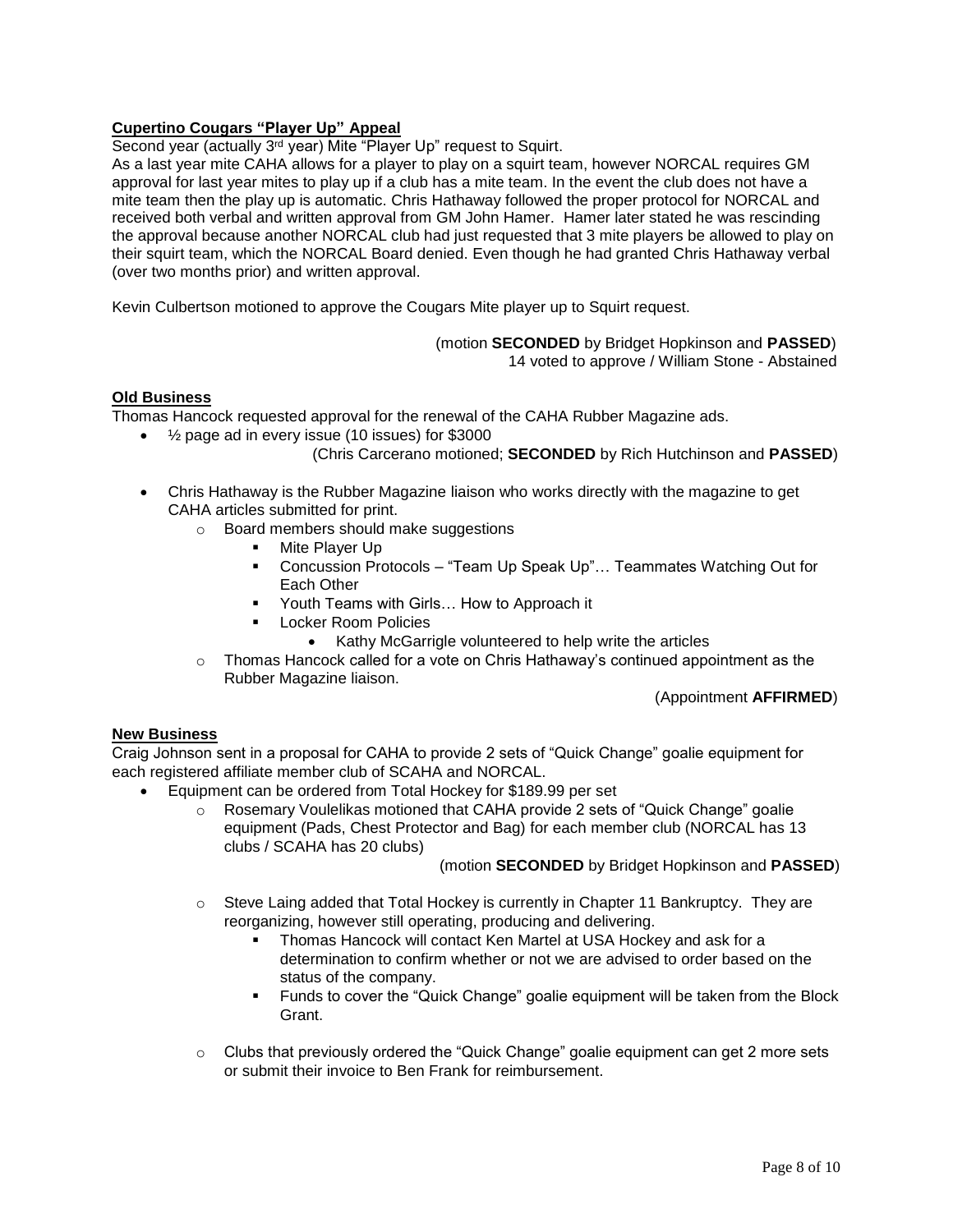Thomas Hancock will provide Ben Frank with a distribution list to gather the information necessary on the orders and/or reimbursements (with proof of paid receipt).

NORCAL submitted 2 topics for CAHA to discuss. Both proposals/components are deemed as rule change discussions. Therefore, we will discuss them, not vote on them. This will be good advance notice come rules review, at which time we will have a consensus of what our board and leagues want.

- Regarding Tier II Relegations
	- o NORCAL proposed that both NORCAL and SCAHA actively be responsible for and are encouraged to review the validity of their Tier II teams.
		- Are they Tier II caliber teams or not?
			- Youth Council discussed this topic with the Presidents of NORCAL and SCAHA present and it was agreed that each respective league be involved and make recommendations regarding relegations, however it was not favored that they have the power to move teams up or down at the Tier II level.
	- o Relegation of teams should be the responsibility of CAHA.
		- Youth Council wants and needs the leagues input and recommendations.
			- The leagues will notify their teams directly regarding their possible relegation. At the time the teams are notified, they have the opportunity to provide data that will substantiate their Tier participation.
		- Youth Council will look at the information presented and if appropriate will bring another recommendation to the full board.
			- With respect to time, (if necessary) a board conference call will be scheduled to expedite the vote.
			- What is the appeal process?
				- o A CAHA Administrative rule is not appealable to USA Hockey only disciplinary rules are.
- Playdowns The necessity of having Playdowns
	- $\circ$  Curtis Brown carried a discussion on Playdowns. Wants the discussion to happen: Why do we need Playdowns? There is a probability that NORCAL Tier II teams will travel more than Tier I teams within the state. NORCAL teams are going to travel to Southern California 3 times for CAHA weekends, plus Playdowns, plus States. How many of teams 5, 6, 7 & 8 surprise teams 1, 2, 3 & 4? If there are so many teams already, what is the emphasis on league games? Why do you play league games with all this travel if it is going to come down to second chance anyway? It also comes down to cost and schedule.
		- Laura Cahn stated that the goal of youth hockey is to develop teams. To allow the teams to develop throughout the year and not have to shorten the benches and fight for 1-4, they can fight for 1-8 and it gives teams more leeway to develop their teams and not have to win every game at all costs. Playdowns historically by far are the best weekend of the entire season. It is better than State Playoffs. There are always big upsets and it is awesome.
		- Rosemary Voulelikas also stated that we wanted to keep more of the teams playing. Their season was cut too short, implementing CAHA Weekends standardized a way to evaluated a teams performance and seed them properly. We are supposed to be developing our Tier II to our Tier I, why would we want to go back to the stone ages. This system works and many times  $7<sup>th</sup>$  &  $8<sup>th</sup>$  place teams get into States.
		- Curtis Brown disagreed that the season is too short, stated rather it is too long. Said we have to be super serious and cut teams back and reposition them where they should be. Not just give lip service.
			- Asked how many teams are possibility going to be relegated?
				- o NORCAL 2 Pee Wee & 2 Bantam Teams